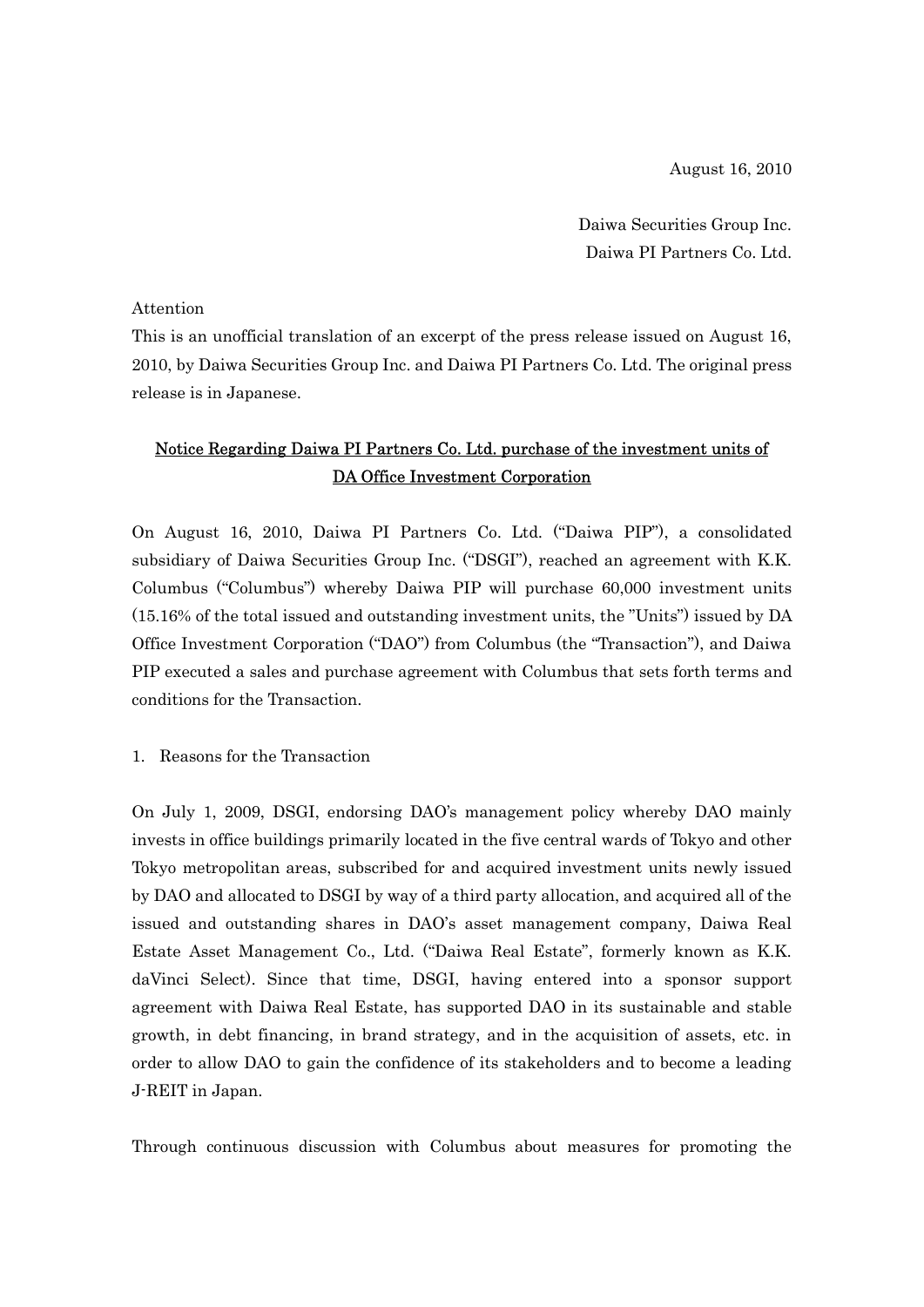stability of DAO's investor composition, DSGI determined that it is desirable for DAO that Daiwa Securities Group acquire a portion of the investment units held by Columbus and reached an agreement with Columbus regarding the acquisition of the Units by Daiwa PIP. In addition, although DSGI executed with Columbus a certain Unit Holders' Agreement as of June 17, 2009 which provides for, among other things, the exercise of voting rights in and the tax pay-through nature of DAO, DSGI agreed with Columbus, immediately prior to Daiwa PIP's execution of the sales and purchase agreement with Columbus for the Transaction, to an amendment of the Unit Holders' Agreement, including deletion of provisions relating to exercise of voting rights in DAO, because the total amount of investment holding ratio of DSGI and Daiwa PIP after completion of this Transaction will be 28.27% and the investment holding ratio of Columbus will be decreased to a large degree.

Further, DSGI has been notified by Columbus that Columbus will sell additional 10,000 investment units in DAO to an institutional investor which intends to hold such units over the long-term.

| 1. Company Name                          | K.K. Columbus                                              |  |  |  |
|------------------------------------------|------------------------------------------------------------|--|--|--|
| 2. Address                               | 2-1, Ginza 6-chome, Chuo-ku, Tokyo                         |  |  |  |
| $\sigma f$<br>Title<br>3.<br>Name<br>and | President, Brian Defoe                                     |  |  |  |
| Representative                           |                                                            |  |  |  |
|                                          | • Conclusion of Tokumei-Kumiai contracts and management    |  |  |  |
|                                          | of assets in which such <i>Tokumei-Kumiai</i> invest       |  |  |  |
| 4. Description of Business               | • Acquisition, possession, sale and purchase of investment |  |  |  |
|                                          | securities                                                 |  |  |  |
| 5. Amount of Capital                     | JPY 100 million                                            |  |  |  |
| 6. Shareholders                          | K.K. daVinci Holdings: 100.0%                              |  |  |  |
|                                          | Capital Relationship: Not applicable                       |  |  |  |
|                                          | Personal Relationship: Not applicable                      |  |  |  |
| 7. Relationships with Daiwa              | Business Relationship: Not applicable                      |  |  |  |
| Securities Group Inc.                    | Status as a Related Party: Columbus, its subsidiaries and  |  |  |  |
|                                          | its affiliates are not Related Parties of Daiwa Securities |  |  |  |
|                                          | Group Inc.                                                 |  |  |  |

## 2. Outline of the Seller of the Units

(as of March 31, 2010)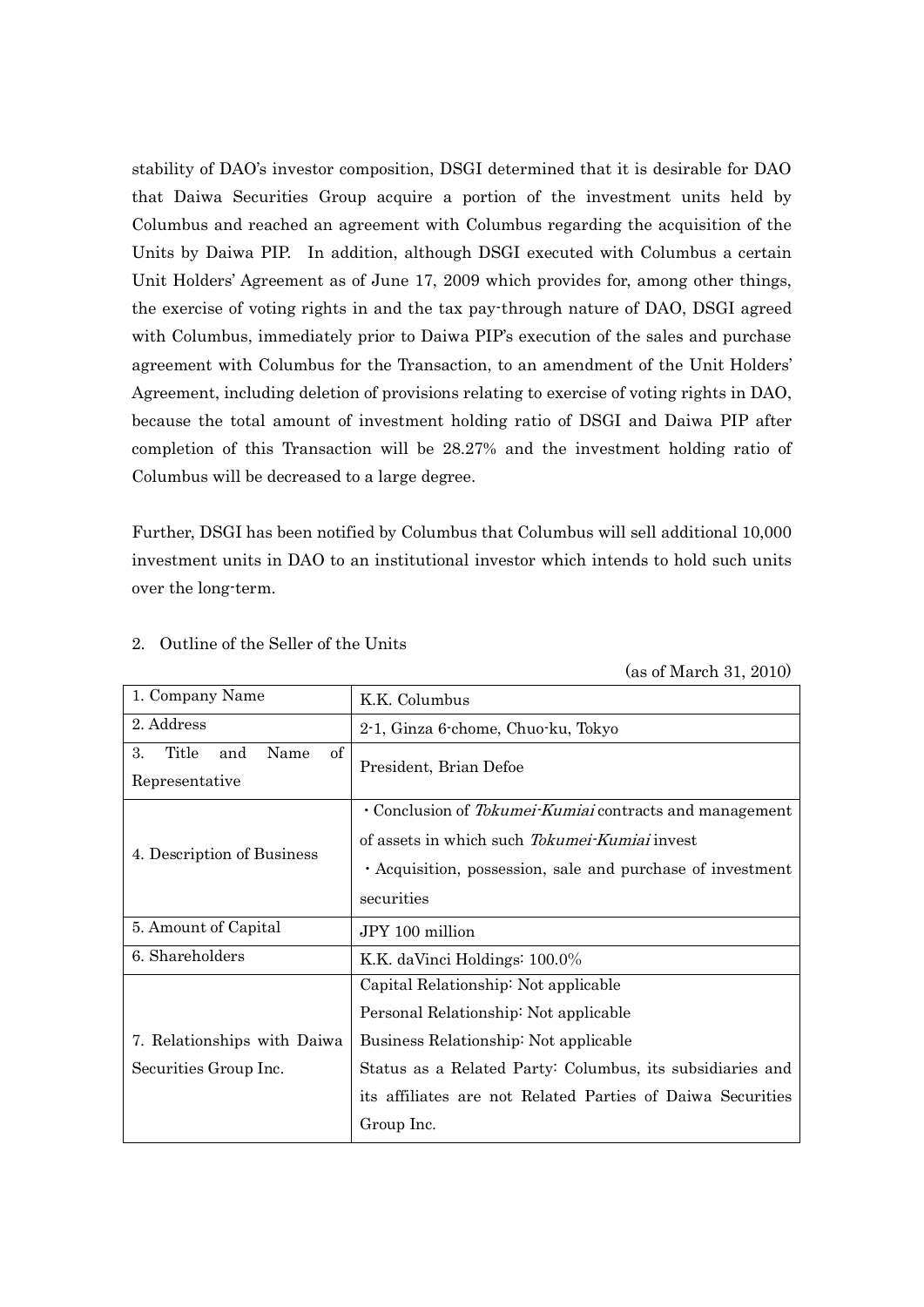- 3. Number of investment units to be purchased, Purchase Price and Investor Composition before and after the Transaction
	- (1) Number of investment units to be purchased:  $60,000$ units
	- (2) Purchase Price: JPY200,877per unit
	- (3) Investor Composition before and after the Transaction:

(Before the Transaction)

|                                                                                              | Daiwa Securities Group Inc. | K.K. Columbus |  |
|----------------------------------------------------------------------------------------------|-----------------------------|---------------|--|
| 1. Number of investment<br>units                                                             | 51,893 units                | 138,905 units |  |
| 2.<br>Investment-holding<br>against the total<br>ratio<br>outstanding<br>investment<br>units | 13.11 %                     | 35.09 %       |  |
| 3. Rank among investment<br>unit holders                                                     | 2 <sub>nd</sub>             | 1st           |  |

※ As of May 31, 2010

| (After the Transaction) |  |
|-------------------------|--|
|-------------------------|--|

|                                                                                                 | Daiwa Securities<br>Group Inc. | Daiwa PIP    | K.K. Columbus |
|-------------------------------------------------------------------------------------------------|--------------------------------|--------------|---------------|
| 1. Number of investment<br>units                                                                | 51,893 units                   | 60,000 units | 68,905 units  |
| 2.<br>Investment-holding<br>total<br>ratio<br>against the<br>outstanding<br>investment<br>units | 13.11\%                        | 15.16%       | 17.41%        |
| 3. Rank among investment<br>unit holders                                                        | 3rd                            | 2nd          | 1st           |

※ The total amount of the investment units owned by DSGI and Daiwa PIP is 111,893 (28.27% of the total outstanding investment units).

※ The number of investment units held by K.K. Columbus reflects the number after the sale of 10,000 investment units to an institutional investor as described above.

4. Date of Transfer

August19, 2010 (scheduled)